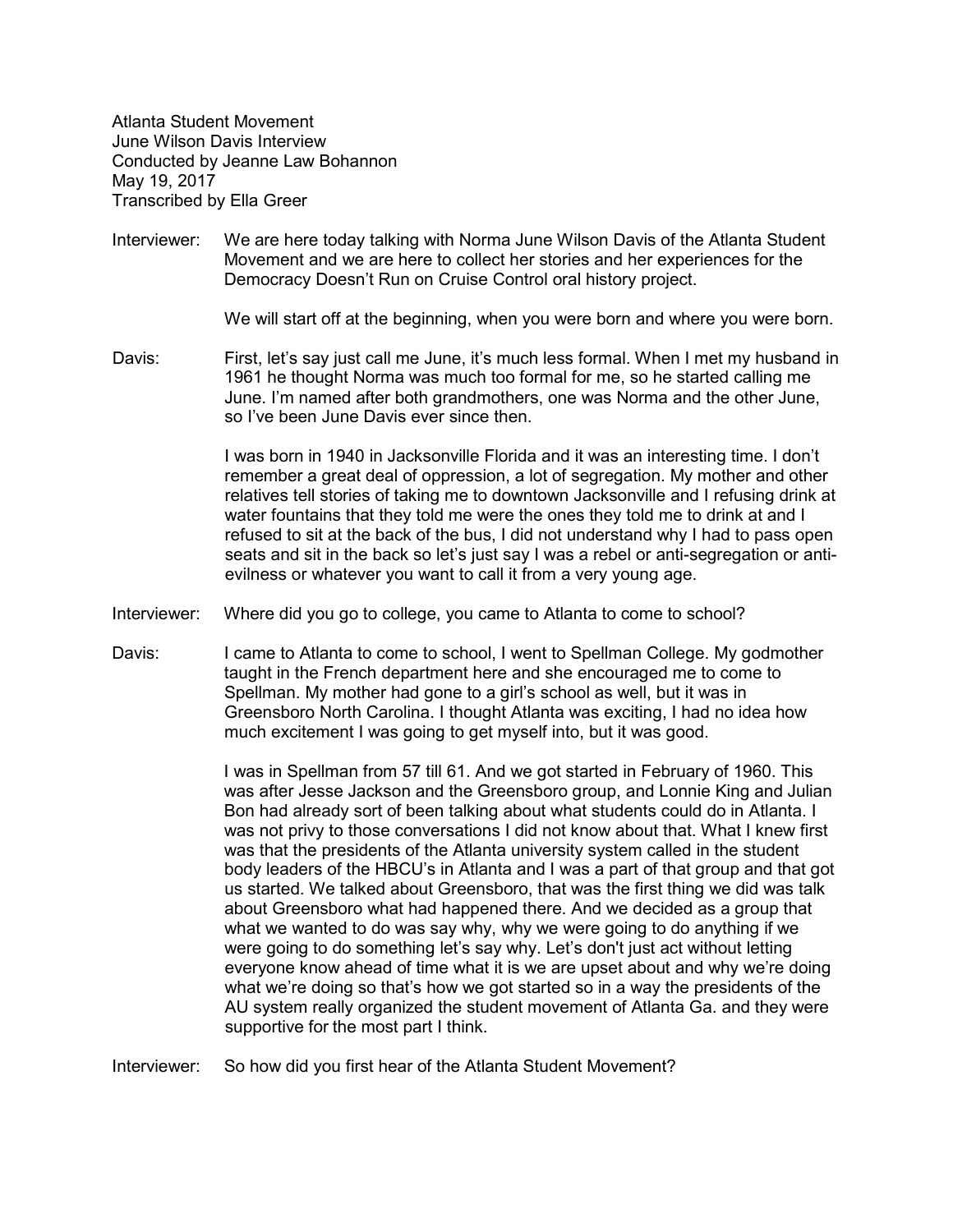- Davis: That was it. There was no Atlanta Student Movement. I was there, we didn't even know what to call ourselves back in those days.
- Interviewer: How did you decide that name?
- Davis: I don't really remember. You may want to talk to Lonnie King about that, I'm sure he remembers why. I don't know how we decided on a name, it just sort of evolved that I can remember. I got all involved in the what's and why and once we decided what we were going to do then it was how we were going to do it and that sort of maintained my focus until I graduated in May of 61, it was how.
- Interviewer: As a leader of the ASM what were the roles that you played?
- Davis: Well we all played whatever role was necessary at the time to be played; there weren't that many of us. Some of us stuck with it the whole time I don't think all of us did and we realized quickly that if we were going to do the activities that we had in mind to do such as picketing or anything else we were going to do we needed volunteers. We were recruiters, we were trainers because you couldn't just bring students in and ask them to participate in what we had decided was going to be a nonviolent movement that was, that's a state of mind and that requires some training and some thinking and talking about so we had lots meetings, lots of training sessions so I served as a trainer as well. We all did, we all did what we had to get it done.

Our activities were planned and there were different kinds of activities over the time frame from 60 to May of 61 and we needed differing numbers of people to be involved so there never was any one set group of people that was always there and if there was that group that was always there, it was a small group. And when we decided we were going to picket or integrate the restaurant at Rich's we had to go out and recruit again, so we were always, constantly recruiting people to come and participate with us.

- Interviewer: So, were you at Rich's in October of 60?
- Davis: Yeah, I helped plan what happened at Rich's in 1961. I sort of served as co-chair of the action committee during this time and yeah, I was there.
- Interviewer: Was the sit in at Rich's like other sit-ins that you planned, how was it different?
- Davis: This was totally different. This was a much larger sit in, well in a way I guess our very first ones were probably bigger in numbers. That was when we did state and municipal, I think we did municipal, but we did state buildings because we were part of the public and our rational was that the lunch rooms in those buildings belonged to us as much as they belonged to anyone else. So that's where we started, we started in what we thought was our home base where we had rights. But Rich's was sort of a pivotal time for us in a lot of ways. It was different, it was more complicated. We wanted Martin to participate, we had not asked him to participate before in any of our activities in fact we have sort of told him at different times
- Interviewer: I have to tell you I'm in awe that you are just calling him Martin.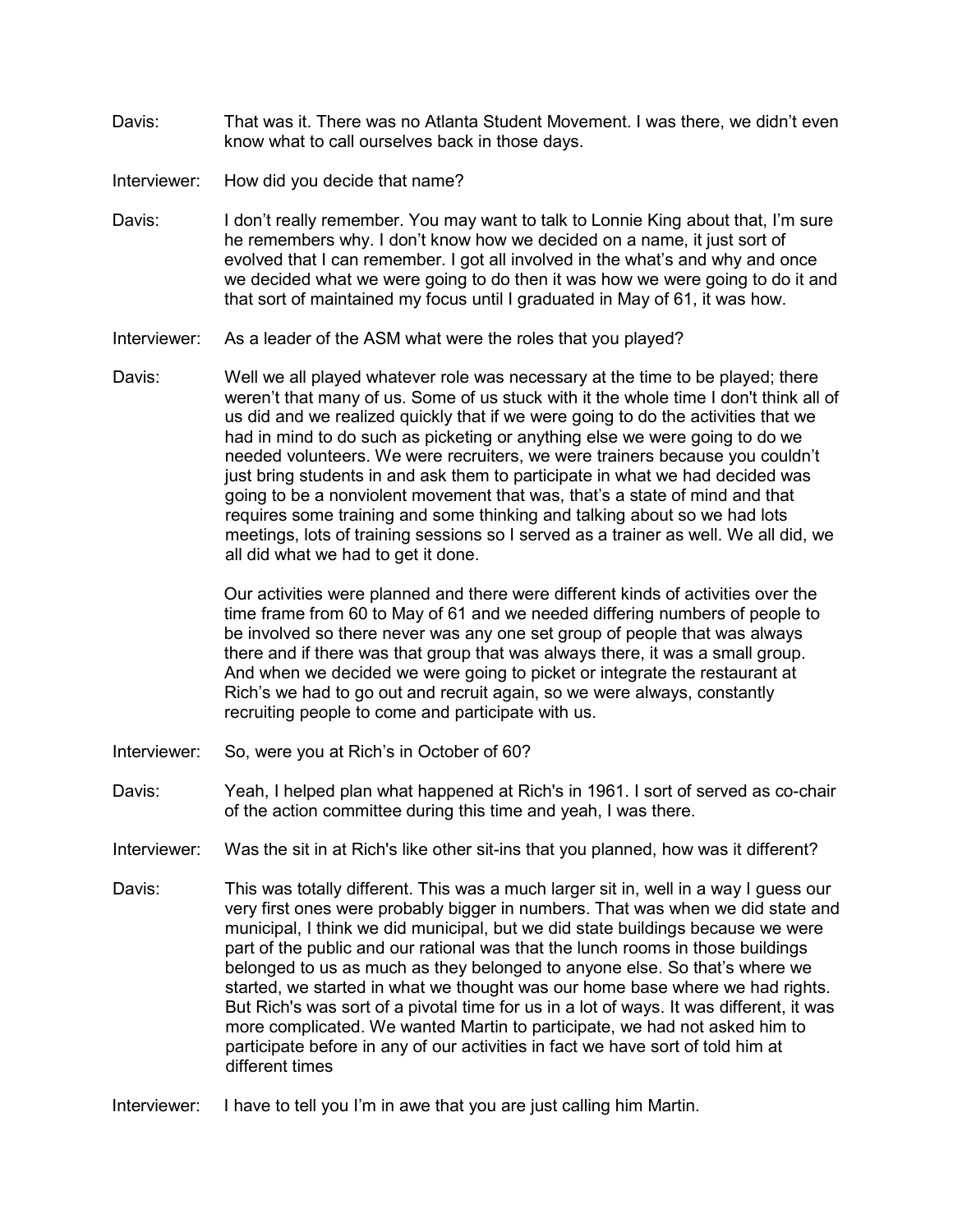- Davis: That's what I called him then.
- Interviewer: It was a student driven movement and you invited him to be a part of it, but you were leading it.
- Davis: There are probably more than one reason for that but one of the reasons for me personally was that the students probably had the least amount to lose. We did not have jobs or families, and no one was economically dependent on us, so we could go out and do things that our parents, adults couldn't do because they may lose their job. So, it kept us away from, in my mind, away from the adult community. Now it's not that we did not seek advice because we did seek advice, we just kept that advice, I wouldn't say at a minimum, but it was advice it was not leadership, it was advice.

So back to Rich's, we had to talk him into doing this because he hadn't been active with us before. So, Lonnie King and Herschel Sullivan who were our cochairs at the time got the dubious honor of trying to convince Martin to come and participate with us. I don't know who asked the question but whoever did got the answer that we wanted and so he came.

Rich's was a symbol. It was a symbol in the white community and a symbol in the black community and a symbol in the southeast. We felt that if we could make our point at Richs then we felt that was going to be critical in our success later. And so, we worked hard to get that down. We got some different results from that than we thought. We became more influential than we could have possibly imagined with the fact of having Martin with us. I don't know that then but that was the first time he had been arrested.

- Interviewer: The first time that Martin Luther King Jr was at Richs in the sit ins. Wow.
- Davis: Yeah so that was huge, I hadn't thought about the impact of that at the time. With him being there he also became a target and he became the target. So, when people were arrested, those people who were around him were arrested and sent to one place and the rest of us were sent to another place. Some of us went to the city jail and some of us to the county jail.
- Interviewer: Did they separate out the women and men?
- Davis: No, it was not by gender. It was really about who was around King, and they made him a focus, put the focal point around him. And he became a focal point in a negative kind of way because I said they wanted to target him, so I think he was arrested first.

Martin got arrested first in Montgomery. I got to tell you that was what I thought but when you read the history books that's what they tell you. They're wrong. He was arrested in Montgomery but the first time he was arrested and went to jail voluntarily was in Atlanta.

Interviewer: So, he showed up at the sit in that morning knowing he was going to go to jail.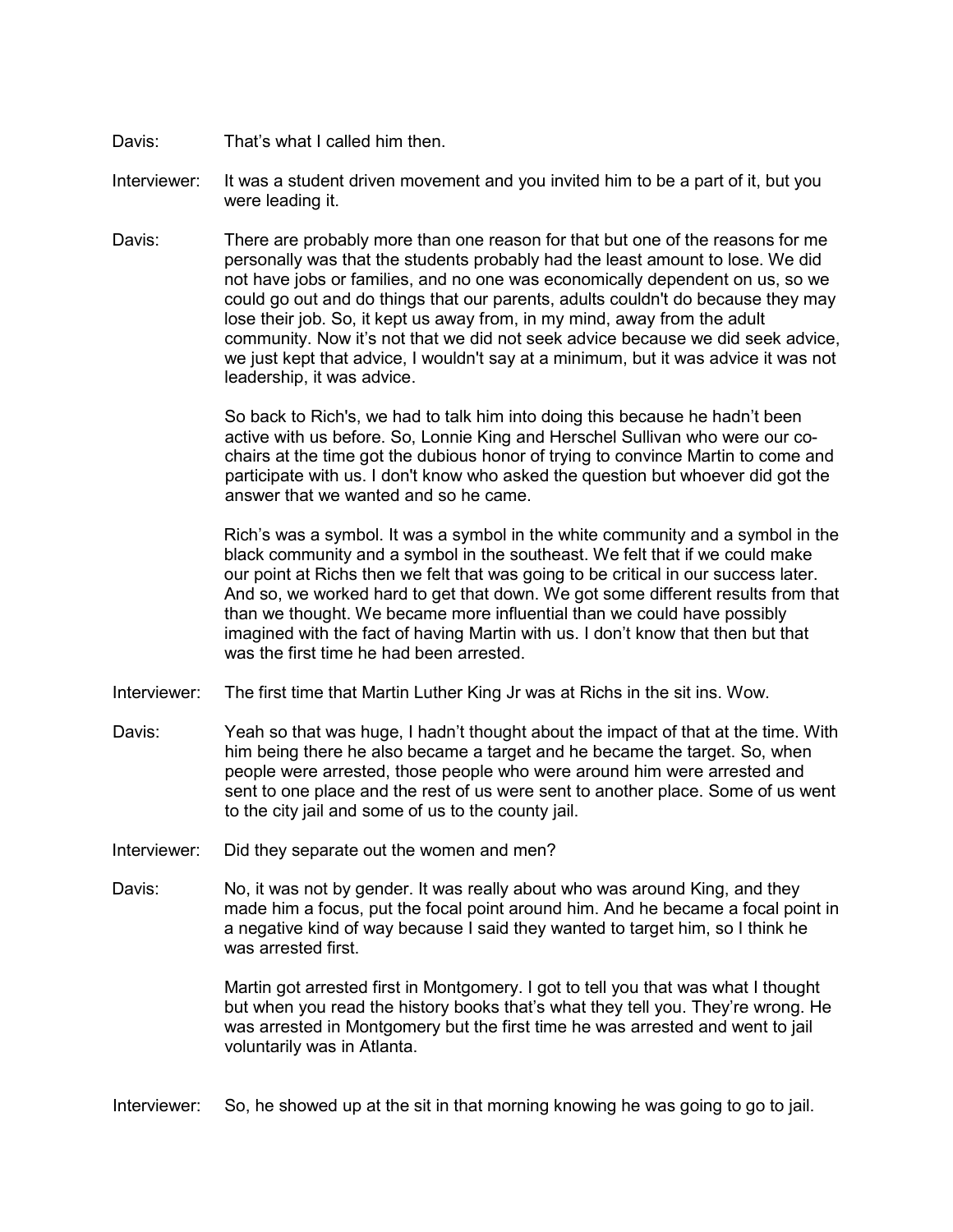- Davis: Yeah, he knew that if he was going to be there he was going to be arrested. We didn't do sit ins not to be arrested, we expected to be arrested. So, they transferred him from the county jail to the state prison here in Reedsville. They took him in the back of the car if I remember correctly with a dog sitting next to him and in chains. That was I'm sure frightening for him and it scared all of us when we heard about it. And they wanted to make an example out of him, but they went back and found an old parking ticket or something like that he had, some traffic violation some very minor thing and the governor wanted to make an example of him in a very violent way.
- Interviewer: At the Rich's sit-in, did the students could bail out or were you all still in jail when all this was happening with MLK?
- Davis: Our students always had the chance to ask for bail, we always had money to bail students out. So, whenever students went to jail if they were uncomfortable for whatever reason they could always ask to be bailed out. Some of us never got arrested at Rich's, I did not get arrested at Rich's. So, everyone was not arrested. As I said they arrested those students who were physically the closest to Martin in the restaurant. We were in two different places, the Magnolia Room and the bridge so that already made a separation for us right there. So all of us did not go to jail in fact I was reminding Lonnie today that two days after that since I was chair of the committee and King was in jail I said we had to have another activity we go to go out and do something immediately and so we did, we planned a brand new set of sit ins that no one expected to happen because we were supposedly still going to be licking our wounds because some people were still in jail, students were still in jail, I don't remember how long that group of students stayed in jail and martin was still in Reedsville. So, they were very surprised that two days later we were back on the street in full force and numbers and ready to go again with an entirely different thing we were doing. I think we did dime stores, I think we did like Woolworths and places like that at that point, but we hit several places at one time we clocked it and hit at the same time in four five different places.
- Interviewer: Were they all in the Little 5 Points downtown area?
- Davis: Yes, they were all in downtown area.

We go back to Martin a little bit and I'm sure you know because you talked to Lonnie about this.

That when they put him in jail everyone got frantic about how we were going to get him out of jail. Martin shouldn't have been there, we were afraid for his safety to be there and certain people then called Bobby Kennedy, he was the campaign manager for John F Kennedy at the time this is 1960 this is October, we were getting ready to vote in November and in a lot of maneuverings the Kennedy family got involved in getting King out. Just before the Sunday before that Tuesday they published what they called the blue book and they gave it out to churches, I don't think Atlanta churches got them. Detroit, Chicago, places like that and I think Philadelphia and put them in black churches to have blacks support Kennedy's Presidency. During that period blacks in the south were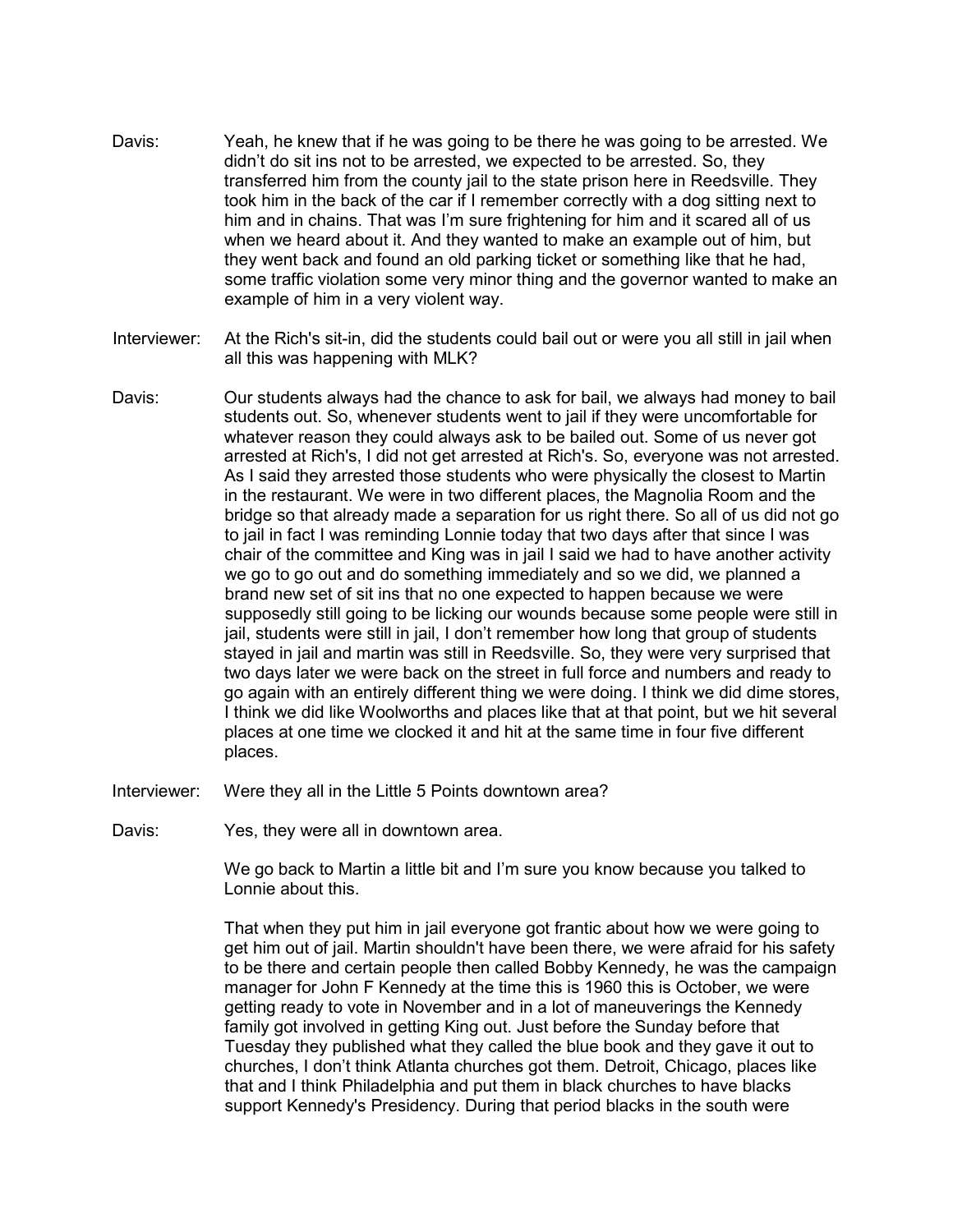Republicans, they were not Democrats. In fact, Martin's father himself made a comment to the fact that he would not vote for a Democrat and I think he said something about not a Catholic too. And so there was a big deal for us, if he got King out of jail then they used that as leverage in order the promote Kennedy's presidency and historically they give a lot of credit for them doing that and those blue books for the small margin of error because it was a small margin of error in which he won, particularly in Chicago. All of that happened because we asked Martin to join us down at Rich's, so we played a much bigger role than we anticipated playing.

I'm not sure we realized it at that time. I think so many of us, I know I was, trying to go to school and go to jail as often as I did I didn't have time to think about it. I know the newspapers, I didn't even read the newspapers, I had a friend at Spellman collect all the news articles on the sit ins for me and she would just put them in my room, I wasn't there very often, I was not on campus most of the time.

Interviewer: Would you say that Rich's was your most memorable moment?

- Davis: No.
- Interviewer: What was the thing that hit you the most by being a leader in the movement?
- Davis: You mean experiences?

There were three. If I had to pick one, it would be hard, but I can tell you about all three of them.

The first one would be that two days after Rich's and we planned this activity, well I guess it was one day after because I took a group with me on a sit in there was a young man in the group my group who was white. I do not know who he was or where he came from or whatever, but he volunteered to go and let's say there are twenty of us something in that number and we get to jail and there were other groups that happened, but this is my group. Oh I should tell you this, we organized our activities so that there was a spokesperson for every group so no one had to try to remember what had been said except that one person so if anyone was going to lie that one person was going to be the one to lie or to tell the truth and everyone else just had to follow along and give them your name and your serial number so to speak and that was it. In fact, I told the girls at Spellman to not even give them your home address, so most of them gave the address at Spellman. No need to get your parents involved before they had to get involved as far as people trying to take their jobs away from them or harass them in some way in the communities in which you live.

So, we'll go back to this. So, I was with my group in court and our lawyers are there - we always had lawyers who came. The lawyer was there and I'm standing there in front of the judge and the judge, I'm talking because I'm the spokesperson for the group and the judge tried to get this white man to disavow himself of being involved with us and he wouldn't do it. So, the judge looked at me and said, 'Ms. Wilson if I see you again after this fiasco today, I'm going to throw you in jail." I said yes sir. Well he saw me again the next day and that was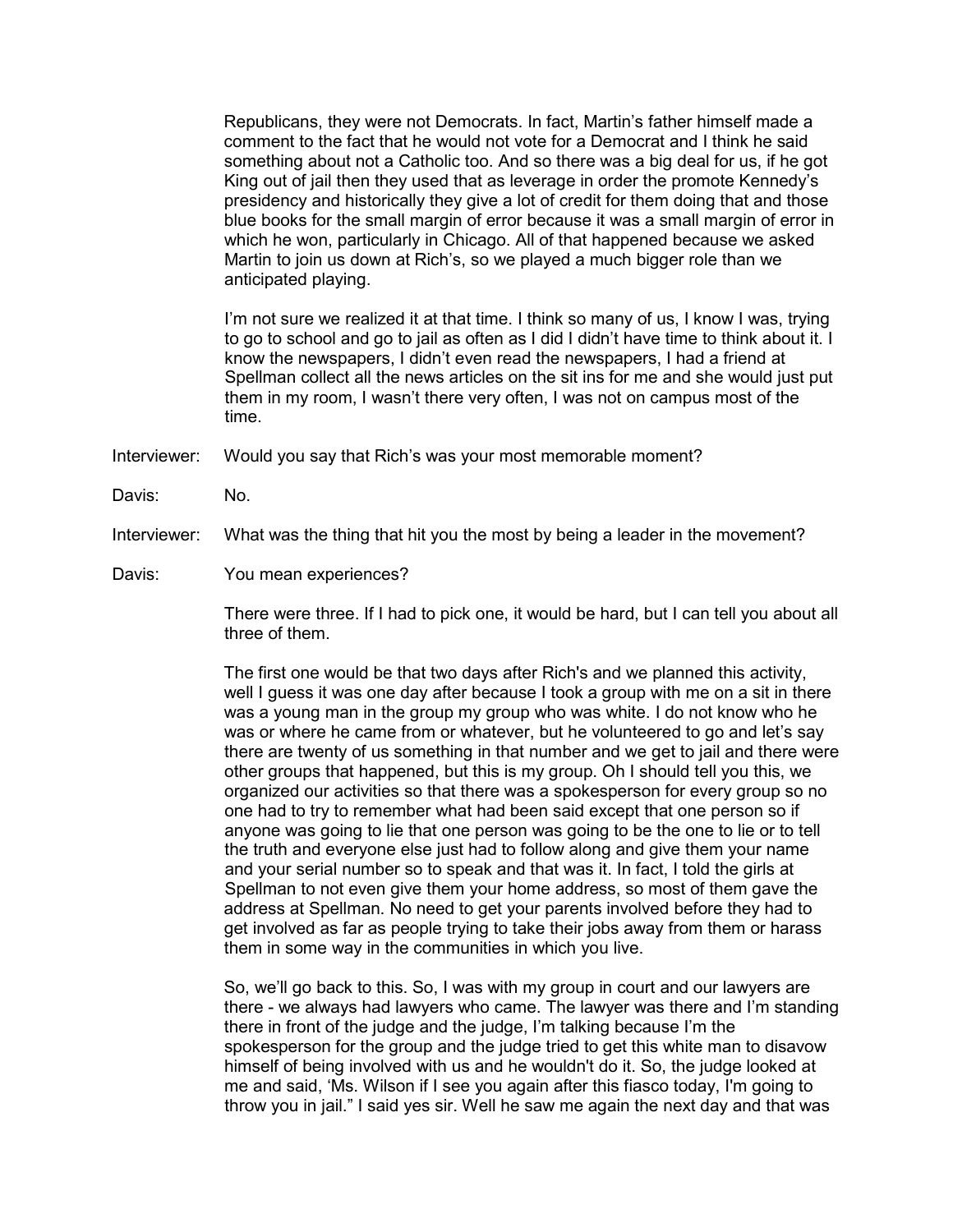the two days afterwards we planned these other activities. So, he said 'Ms. Wilson what did I tell you yesterday?" I didn't say anything, so he repeated what he said yesterday, he said 'So because of Ms. Wilson's yesterday activities you are all going to work camp." No, we've never been to work camp before we had always been in county or city jails, mostly city jails, we didn't even know what that was.

- Interviewer: I have no idea what that is, can you explain that to me?
- Davis: Well it was physically set up like a farm. The men worked out in the fields all day sort of like a chain gang situation and the women worked in the field and kitchen. It was a self-sustaining farm.
- Interviewer: Where was this, was it somewhere in the metro area?
- Davis: Well, it didn't take us more than an hour to get there. So, we were all in a state of panic about this and I'm the leader of the group and I got six or seven females with me and maybe 20 males. AD King, Martin's brother was with us, was one of the ones that was with us. And we got to this farm and we found out we could not see lawyers, we could not see ministers, nor could we see family members. We were sentenced to 15 days and the farm is not a place for hardened criminals. It was a place for petty thieves, prostitutes, alcoholics, small drugs, they weren't giving big sentences for marijuana those days. And so, people never stayed more than 30 days on the farm, so it wasn't like it was hardened criminals which I ran into later but anyway.

So we got there, walked in the place and they separated us by gender and they took the young men off some place I don't know where and we walked in and when you walked in the front door down the hallway you made a left and there was a kitchen and you walked through the kitchen and there was a eating area and behind that were the black women's quarters. So, when the women came in, there was a group of white women peeling potatoes and the potato peels just fell on the floor so when we walked through we had to walk through these potato peels to get to the room in the back this sort of dormitory rooms a big room with bunk beds. I walked in and I knew we were in trouble. There were fly strings hanging from the wall, and this is in the fall, its chilly, it did not feel like there was much heat and it did not look very clean. And I said to myself what am I going to do about this and how am I going to take care of these girls. There were no bars on the windows or the door it was just a regular door that opened. So, I looked around and decided that the best thing for me to do was to put us all in top bunks. The bunk beds were close enough together that if you were on the top you really could walk it if you took a wide step to the next one, that's how crowded it was.

- Interviewer: So, all this has happened in your early twenties and your first thought of being in this incredibly obscene foreign place was taking care of the people with you?
- Davis: I was 19. I was in charge so that's what you do when you're in charge, you take care of everyone. None of the girls who were with me had been in charge before and had I realized what was going to happen to us I never would have let that group of girls go, I would rather of a group of girls with me who had been to jail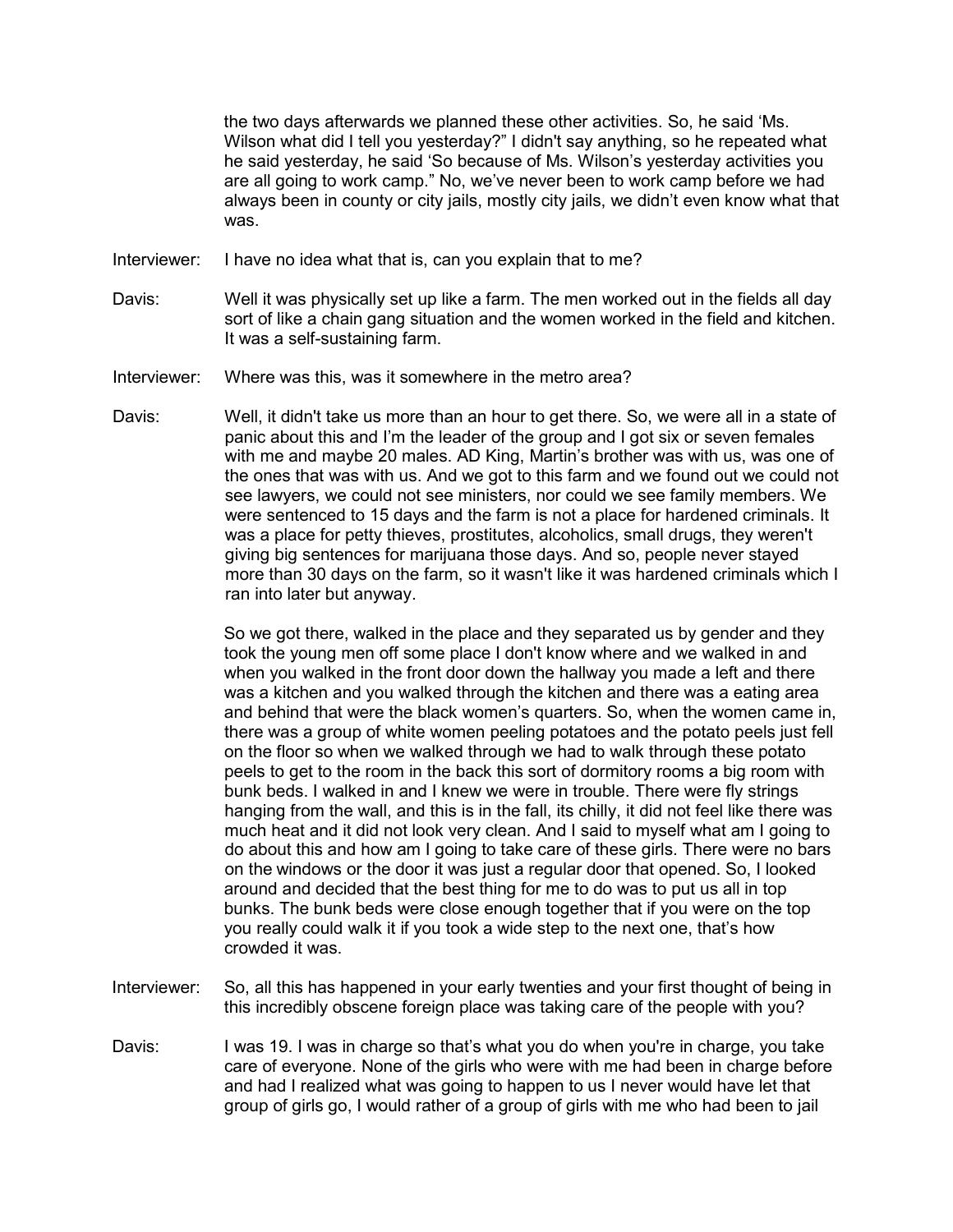before and therefore would be a little more hardened about the idea of doing this. This was going to get ugly. I didn't know it was going to get ugly, but this was not like going to sit in city or county jail where it was clean, and someone was going to come and bring you meals. This was going to be a different matter.

So, we were in bed and I took the top bunk on the end with the door on my right and behind me and the girls were lined up this way. In the middle of the night the door opened, and the white male guard came in and put his, it looked like a rifle I don't know one gun from the other, put it down on the floor and proceeded to rape the inmate under me. I did not move, I could hardly breathe. He left and when he left, my mind said he didn't really want to rape her he was sending us young girls a message that we were next on his list. I knew that, that was evil. So, I asked for an audience with the person in charge, what would that be called, the warden. They said prisoners don't get to talk to the warden and I said I want to talk to him. Somehow, he let me talk to him and by the time I talked to him I made up some conditions. One of them was that that white man had to go. I explained to him first that I was the editor of the student newspaper at Spellman college and that I had a telephone acquaintanceship with Ralph Gill the editor at the AJC and that this would be in the paper, just a matter of whether it was in the paper tomorrow or fifteen days whenever I get out, this will be in the paper. He needs to go. It's cold in here, we need sweatshirts or something to keep us warm and I said I understand the men are working, going to be working outside, everybody works. They had already told us 6-6 and I said I wanted the women to work 6-6 I don't care what shift but we all work at the same time and sleep at the same time. Well they gave us sweatshirts, they changed the guard to a female, there were no guns anymore and we worked from 6 in the morning to 6 in the afternoon in the kitchen. The women in the kitchen were all black they were so wonderful. The fresh milk came in from the farm in the morning and they would shake up those huge big canisters and what they did was skim the cream off the top of the canister and put them in the refrigerator, so we could have cream with our breakfast or cream with our coffee if we wanted it. They made sure that we were fed and taken care of, they wouldn't let us go hungry. So, we cooked and washed dishes in the kitchen

The woman who was the nurse for the entire facility was a black female who had graduated from Spellman and she was staying outside of our quarters basically on the same floor with us and so when I saw this women I went over and talked with her and found out she gone to Spellman and I said are you here all the time and she said no she goes home for Sundays and I said do you think you could make a phone call for me and she said she'd have to think about that because if she got in trouble and if anyone found out she could lose her job. So, I gave her the phone number and said if you get home and feel that you can make a phone call to this number tell them who you are and that you met me and let them know that we are doing ok. and she did that.

Then my other job I had these men, I had all these boys over here from Morehouse and Clark and wherever they were from there were more than 20 of them, how was I going to know what was happening with them, I had no way of knowing. So I realized the men were coming in and out of the same front door we had come in that night and had to pass the kitchen so asked one of the trustees who happened to be an old inmate I had come across in my previous jail times in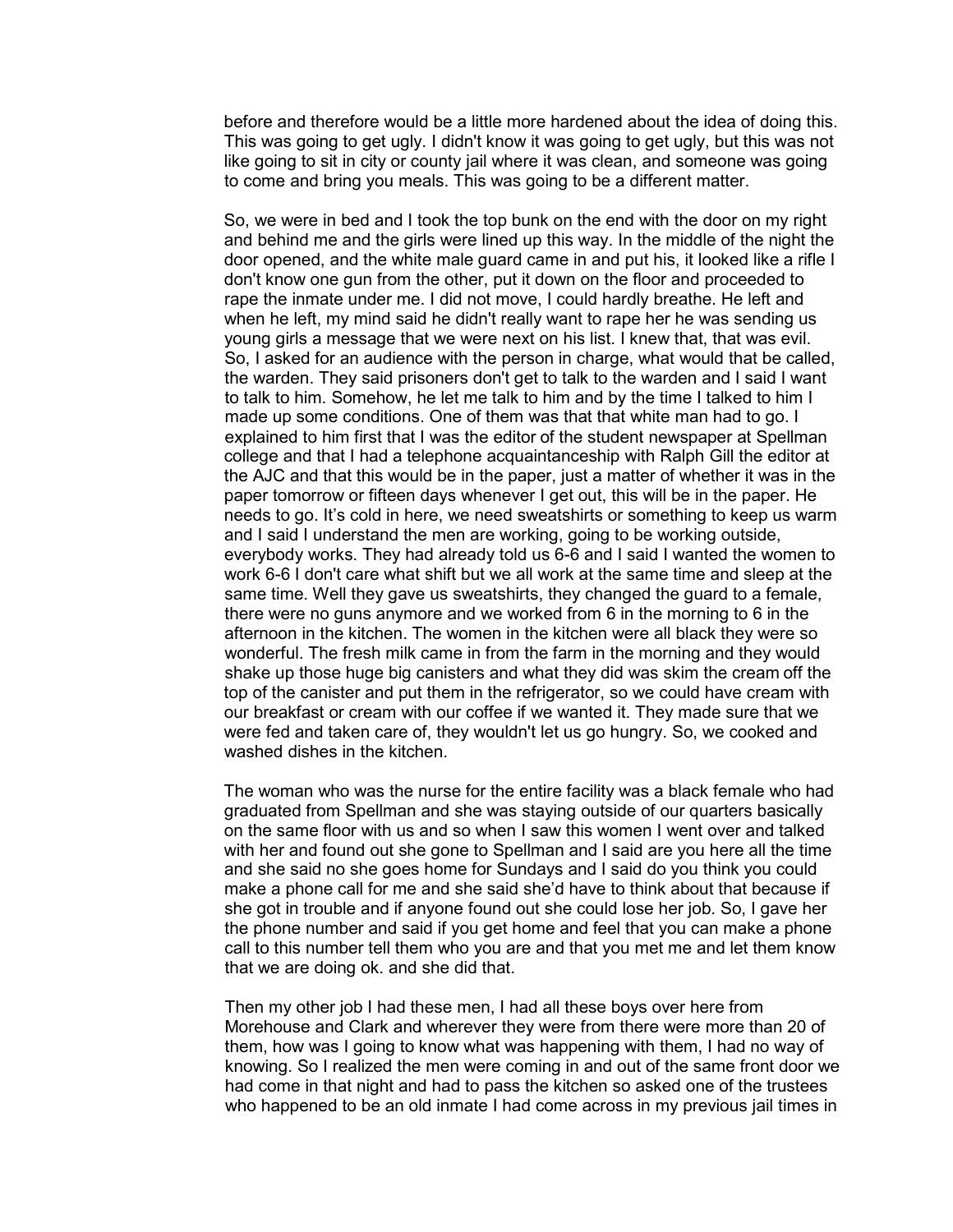previous places in Fulton County and asked her if she could get a message to the boys for me. She asked if I could write something down and I said no because if she got caught with a written note she would be in trouble, we had to do this verbally. We worked out a signal system and tell them that if I'm standing at the door when they come in from the fields then everything ok, if I'm not there then something is wrong. Ask A.D King to nod his head if everything is ok with the men and that was the system that we used when we were there. And we didn't have any more trouble, nobody bothered us, we couldn't see anyone, but no-one bothered us after that. I don't know what day of the week that would have been but on Sunday I guess someone said we were going to have visitors. Anyway, my godmother had packed up a picnic lunch French style, she was chair of the French department, cold chicken white wine, I don't know where she thought she was going, pate and French crackers, she was bringing them to the work camp. which would have been hilarious if that had happened, we got out of there I think that Friday, we weren't there longer than 3 days. We got out and she told me what she had done and that was a real funny thing.

When I got out I did call Ralph McGill and had a talk with him and there was an investigation of the state county farm system after that. It hit all the newspapers. I don't know what they found, I was too busy. See every time I'm in jail, I'm gone, I got to go back to school and catch up. I'm still determined I'm going to graduate in May of 61 so I have to catch up, so I didn't pay attention to what it said but they exposed him, there were all bad things, I'm sure with the work farm.

Okay so that was one of kind of a different experience. The other thing was with the Supreme Court passed the law that opened the restaurants for interstate traveling and bus stations. We said, let's go test this out, let's go see what's going to happen. So, we were from all over everywhere, so we put together 4 or 5 groups and had at least one who was going home from Chattanooga, Birmingham, Jacksonville Florida and probably two more, Lonnie probably remembers, I don't. I was taking a group to Jacksonville so we get on a bus and we head out and the first stop was in Macon, GA and we get off it was time for lunch so we went to the lunch room and I'm walking in front and I had two students with me and I get my tray and I'm filling it up with food and I get to the cashier and I said I'm paying for myself and for these other two. Her mouth dropped open. I said ok to myself. So, we sat down, we were there about ten minutes and a white man sat with me. They were sitting in a booth for two and I was next to them across the aisle by myself. He came and sat and talked to me, I don't know where he came from or whatever, but he knew who I was, he knew my name. He said what can I do. I gave out a phone number, so you could call them and tell them. But we had someone trailing us, each group had a car with a minister in it from the theological seminary who was trailing us to go wherever we were going because we weren't going back on the bus we would come back in an automobile. We didn't want to fight the battle two ways, we just wanted to do it one way.

So, he sat there with me and he left, and the cops came in and arrested us. Well they tried to arrest the two, they weren't going to arrest me. I had to tap the cop on the shoulder and tell them I'm with them and he said okay you want to go to and I said oh yeah, I'm in charge.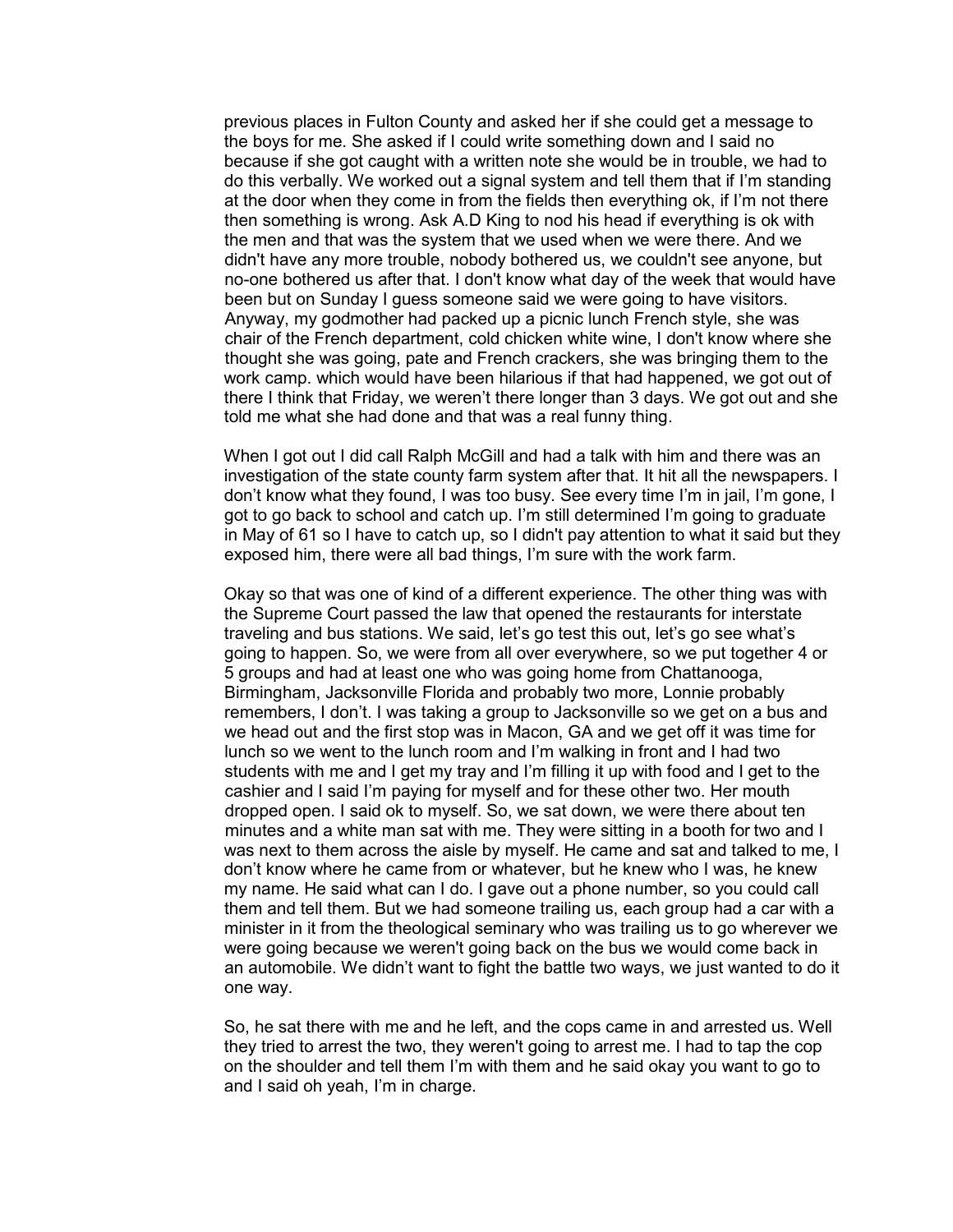So, we went to the police station and the police chief and I talked, and I said you know we haven't broken any laws. And he said we don't serve you, and I said the Supreme Court just said you will. So, he left the office and went out conversed with some people and found out I was right. So, we were not really arrested but they kept us there. So, what are they going to do with these black college students until the next bus to Jacksonville which was going to be around 5 or 6 o'clock in the afternoon and here it was around noon. Luckily, I knew someone in town who just graduated from Spellman and I gave him her married name and that was a very prominent black family she married into in Macon, GA, so we spent the day in her in-law's home where she was living as well at the time and blacks from all over the city of Macon just came. They came to touch us and to see us, they didn't say much, just a hug they'd come in, parade in, and walk give us hugs, and parade out. The parade went on all day long. I'd never experienced anything like that before, it was both scary and very rewarding that we were doing something that the black community in Macon, GA thought it was positive to them. And we hadn't intended to impact Macon at all. So, when the bus came the blacks arranged for a car from the funeral home to come and get us because it was the only car I guess the black community had that had tinted windows and the police were afraid of what was going to happen to us. So, they put us in this car and took us to the bus station along with several men. They didn't have guns, but they were clearly there to protect us. We got to the bus station and there were newspaper people all there everywhere, New York Times was there. Time Magazine, everyone in the world you would have thought would only be in New York were there in Macon GA. But they had all day to get there because I'm sure the word had spread around that we were there. So, I have some newspaper clippings of us on the front page from the two pages in Macon GA. We got on the bus and the GBI put two agents on the bus with us to ride and protect us to get us to Jacksonville. It was a local bus, so it would stop and let everyone get off the bus we had to stay on and then we could get off in some places. In other places we would get off first and they escorted us, stood outside the bathrooms or wherever we were and we all went to Jacksonville FL together, no incidents. We got to Jacksonville and the Ku Klux Klan was there. The Jacksonville bus station at that time had windows, huge windows on at least two sides of it and one was a long wall. So, when we got to the bus station you could just see the Klan walking up and down. That was not my first opportunity to see the Klan, I was not particularly afraid of that. The Klan picketed beside us in Atlanta many times. At most they were a bunch of bullies that really weren't going to do anything, and we were supposed to be afraid of them when they put their costumes on. My father sent someone to pick us up and we went back through Macon the next day.

But when we got back Lonnie King said that he of course had all the national newspapers that he had got a call from James Farmer at Core and you may want to check with him to be sure this is accurate because he and I have not talked about this, in years we have not talked.

He said I like the idea of the rides that you took, and he said I think I'm going to call them Freedom Rides and that's how the Freedom Rides were born. Now we didn't have any trouble in Macon but the group in Birmingham had problems, there was a very mean Commissioner of Public Safety their Bull Connor who was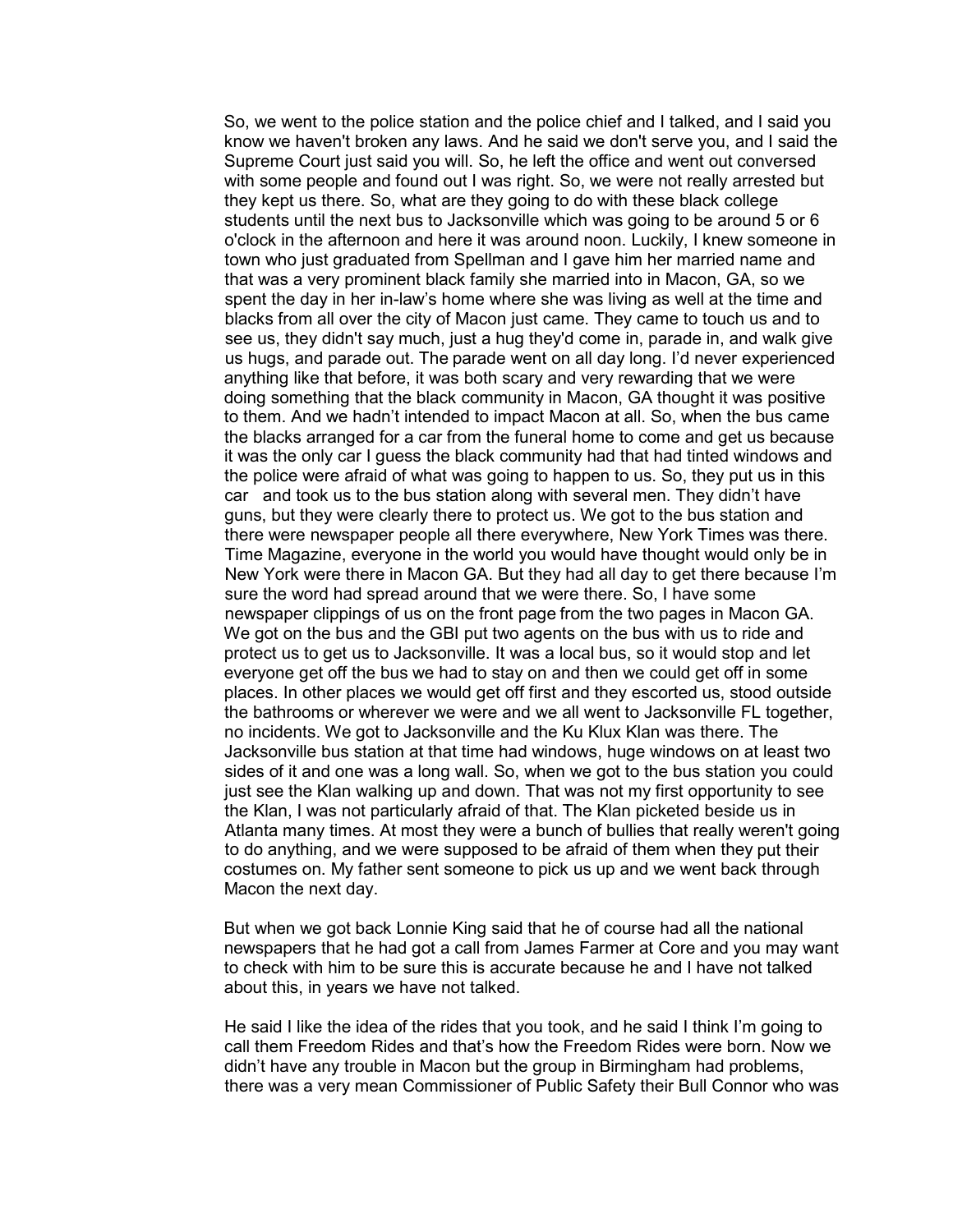notorious at the time, so they had problems there I don't know if anyone else had problems, but no one's was physically hurt at the time.

The interesting thing about Atlanta with all this and Lonnie and I were talking about this earlier, but Atlanta didn't receive any publicity about this and I contend it was because both the black community and the white community who say now that they were too busy to hate, and I really don't think that was it. They had an economic machine going on here and they were developing into a major force in the southeast and economically everyone was doing well on both sides of the color line and no one was interested in rocking the boat. So, they did not want to see publicity about guns being pulled on students in Atlanta, GA or fire hoses being turned on students in Atlanta, GA. That was bad for business and they were determined to keep the business going so that kept us fairly safe physically. Besides that, the GBI was on the case constantly. They knew me, they knew my name. When I left Spellman's campus in the morning, if you know Spellman's campus they're gates, when I walked out of the gates in the morning they were there in the car they followed me everywhere I went, they found out. The newspaper did as well they found out that where I was going was where the action was for that day. And so, it was of some peace of mind that there were outside eyes and ears on our activities all the time and that made me feel a little bit safer. Other people didn't know, I didn't even tell anyone. I knew they were GBI and from the newspaper because they would say hi Norma June how are you doing this morning and we knew each other by names but I didn't tell anyone else that.

- Interviewer: So, the GBI were there to protect you. Did you feel protected or did you feel afraid of them, I'm assuming they were all white men?
- Davis: I wasn't afraid of them. I didn't think they were going to do anything to us. Not physically, that's not their job, that's not sort of their demeanor, not the way they do business. They have other ways of hurting us, so it would not be physical confrontation but if someone confronted us even if they did not want to step in because they didn't feel like it was FBI business, they could call a cop easily. They were always there. They told me don't every apply for a job in the state of GA. You would never get hired in this state, your record is too long.

So out of the Macon situation, the Interstate Commerce Commission got in touch with us to see if our civil rights had been violated in any way. I have some letters back and forth between me and them, all of us got letters. They came to the campus and interviewed us and decided our civil rights had not been violated in Macon.

So that was 2. The third one was probably in February of 61 and I got arrested, well we decided that we were going to pack the jails with as many people as we could get in and hopefully strain the financial resources of the county. And we did. So, we did a jail without bail program and it was deliberate. We sent swarms of people in, they went to jail, they could stay if they wanted to or as I said earlier they could always get bail. I went in with the first group and I stayed for two weeks. That was a different experience, it was a county jail, a big jail. We slept in bunk beds in big open rooms there was no privacy for bathroom facilities at all. The whites were with us as well and we were physically attacked by black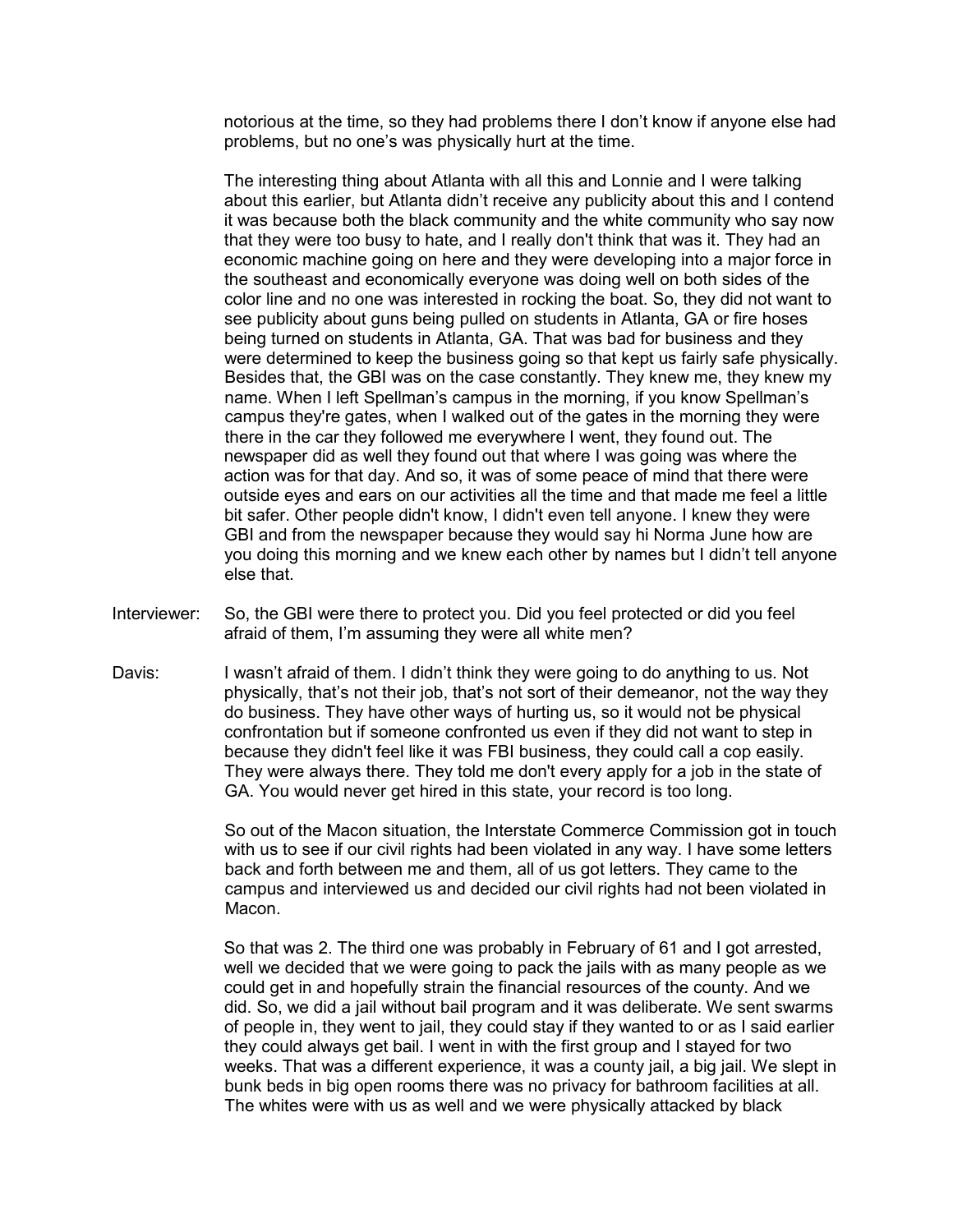women inmates a couple of times and we had to physically fight back. In those types of situations, you don't bother to tell the warden. Nobody had a knife, and nobody could kill you, it wasn't worth it. We felt we had to protect ourselves and we had to show that we could protect ourselves and there were more of us then there were of them and we didn't gang up on them in numbers. If I was attacked which I was, then I was the one who fought back, physically fought back to look out for myself so that they know there's a code of survival in those situations and I had learned by then what that code was. And someone said Norma June let me help you and I said no I had to do this because she must understand that she can't do this to me again or attempt to do this to me again. And it worked.

- Interviewer: So daily life in county lockup without bail, physical fights, I'm assuming verbal attacks as well?
- Davis: No, not really. In fact, we probably only had two physical fights, and both involved me. They were lesbian attacks is basically what that came down to so that made it easier to manage and I was the only target, nobody else was. So, we didn't have, it was not chaos and soon they moved the white women out. They realized they put them in with us and they were totally outnumbered. We had like 30 or more women and they had 2,3,4 sometimes 5 women. And the county jail the women were in for, they were in for murder, these were not petty criminals, these were serious women who had done serious crimes. And I had been sentenced, I guess we all had, but I had been sentenced for a year. So, I was expecting to be there for that period. I was expecting to be transferred to somewhere, but I didn't know. But we were able to have lawyers and I didn't have any family in town to see me, but ministers could come and newspaper people. They took all our books from us when we got in. Because we never went to jail without carrying our books. First, it was a symbol of who we were, we always wanted to remind people of who we were, we were students. So, it was a symbol, but we were all trying to study to go to school as well. I wrote my parents and said don't pay the second semester tuition because I'm not going to be in school. There was nowhere to sit during the day, so we sat on the concrete floor, all of us. There were some benches and things in there, but I was the leader of the group, so I don't sit on a bench I sit on the floor I make an example that it's possible to do and leave the benches for other people because girls were rotating in and out. Girls would come in, they would get frightened and they would want to leave.
- Interviewer: What was your parents' reaction to that letter you wrote them?
- Davis: I don't know. I don't think they ever told me. When I went to that work camp I talked about earlier they had to put my mother in a hospital. She just freaked out.
- Interviewer: She was scared for your safety and afraid you were going to be killed.
- Davis: Plus no one knew what the work camp was. No one had ever seen one or ever been there and they wouldn't let anyone come to see us. We were totally held without communication so that frightened her. I think she did well with everything else. They were not surprised that I was doing this. I told you I sat on the bus in the wrong place and drank from the wrong fountain when I wasn't even school age, so they really weren't surprised by that.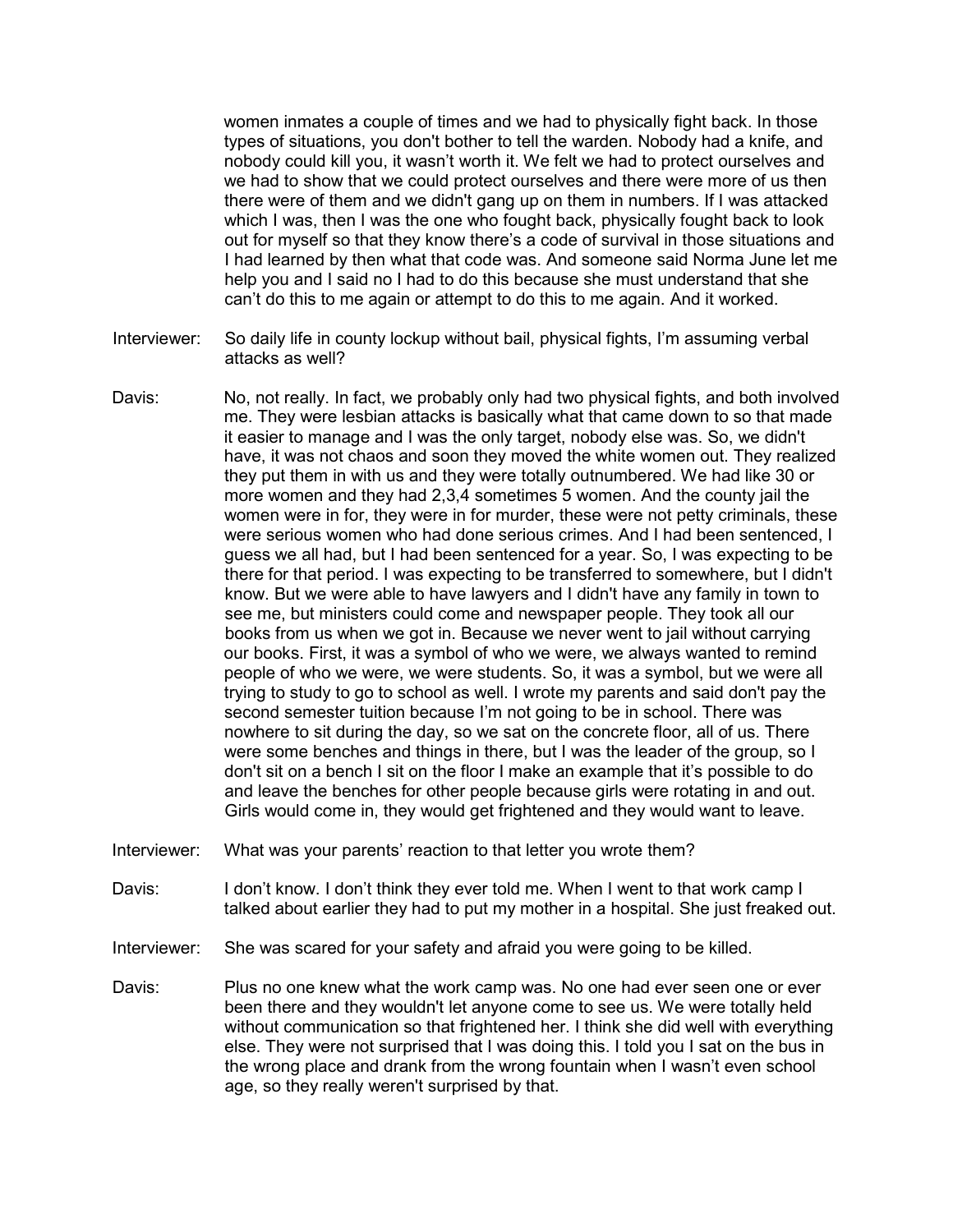- Interviewer: When you got older, did you talk to your parents about the stuff that you did?
- Davis: Some of the things I told you today, no. They would have freaked out if they had known the kind of danger I was in some of those times, they would have been very unhappy. I managed to graduate on time and just let bygones be bygones so to speak. Like when you were a teenager and you do something wrong and you really don't give all the details well I didn't really give all the details all the time. I didn't start talking about any of this except to my husband until recently and still I haven't done it but maybe 3 or 4 times.
- Interviewer: Is there a reason you haven't talked about it?
- Davis: I just thought it was difficult. It was difficult. Plus I had this probably naive, during the late 50s early 60s there were a lot of hanger-on people who wanted to get involved because it was sort of, in a way, the cool thing to do and later on they wanted to brag about the fact that they have done things and I did not want to be seen as that kind of person so I just didn't want to talk about it.
- Interviewer: But you were one of the leaders.
- Davis: That didn't matter. People who weren't there don't know that. They don't know that. It's not written anywhere. My name doesn't appear anywhere. When people tried to do newspaper articles and stuff they would come in and Lonnie would say and other people in the group- Norma do you want to, and I would say no pictures. I told you before it was a matter of pride with me I think that I did not need that kind of attention and that was not why I was doing it but there were very legitimate reasons, very soul felt reasons as to why I was doing it and if my name never appeared anywhere then that was fine.
- Interviewer: So, all these monumental things and I feel safe in saying that what you did was monumental, you changed the face of our entire culture.
- Davis: And now they're trying to change it back again.
- Interviewer: Yes, how do you. I'm not sure if I'm phrasing this right. How do you carry yourself day to day knowing the impact that you had? Not just on the civil rights movement but on American culture and American progress.
- Davis: I don't have a problem with that because no one knows I did that so it's sort of my secret that walks around with me so its fine. I don't have problems with that. And I well, I thought it was. I did get to give a long talk about this at the University of Iowa when we were there on a MLK birthday and everyone in the University of Iowa heard the story. I married this very brilliant scientist, college professor type. I stayed at home, promised him I would not have any children in jail and I met him in the December after I just graduated from college and he was teaching in Nashville, TN at the time and I promised I wouldn't have any children, I didn't, and I did not do it any longer after that. Because for me you don't do things like that half way, it's something you're either in for all the way or you don't go in at all. And then we were in, we lived in Washington, DC for years and in '68 we moved to Iowa and so I was in a whole other kind of world and when I got to Iowa City I found myself getting bored. because it was a small town, I had never lived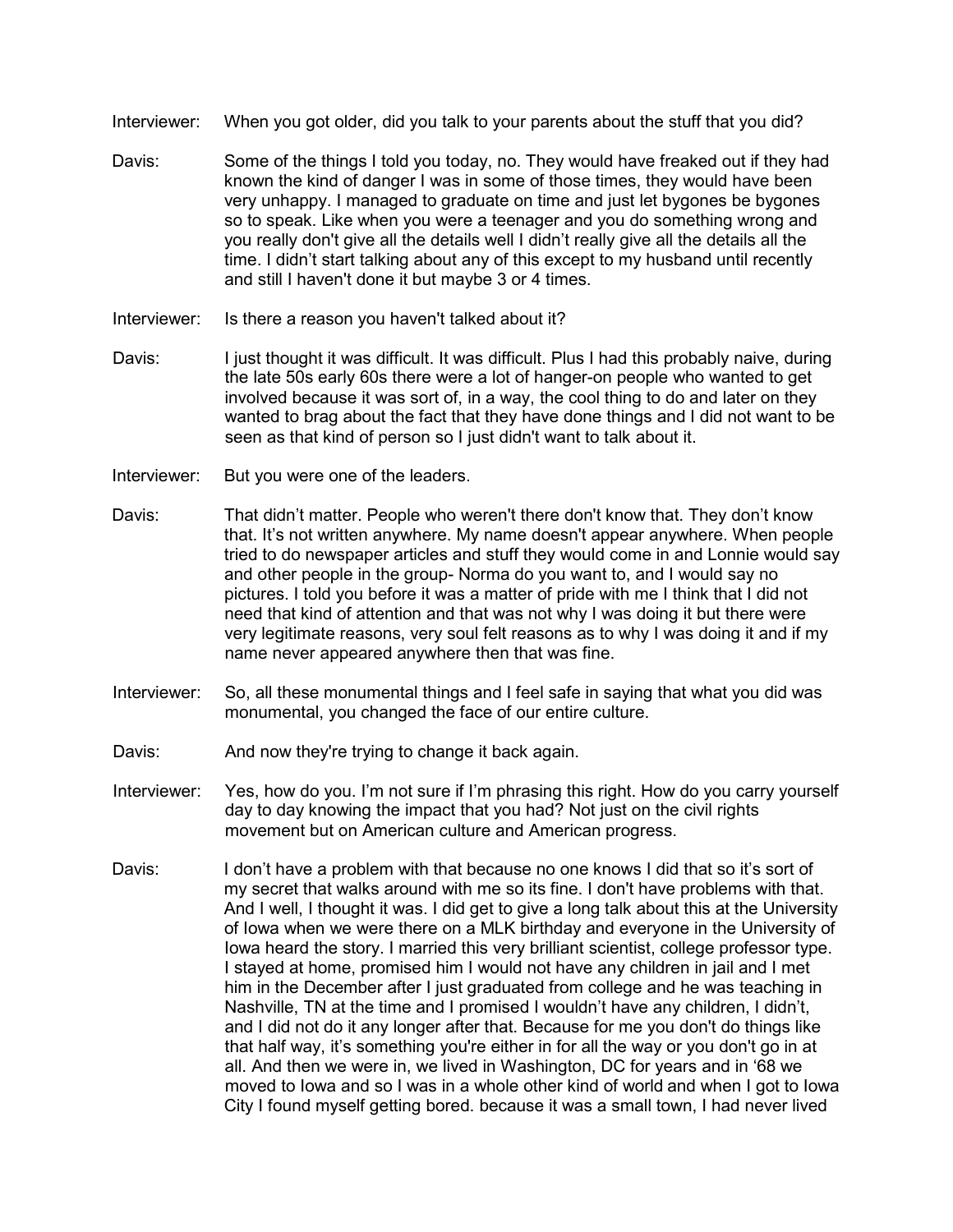in a small college town before. So, I started volunteering and doing things like sitting on an advisory committee for the school system to study racism in the public-school system. I did that very early on. And then I got involved in after school childcare. That wasn't my problem, but the women were just beginning to go to work. And leaving home they did not have care for children after school and my friends got involved and through that I became a member of the City Parks and Recreation Commission in fact I was vice chair. And that was a job, I was there all the time. We had our meetings, but we were always lobbying the city council to mostly buy park land. They were beginning to have a big building spree in Iowa city and land was disappearing and they were putting up all these houses and there was no big space, no green space. So, what we wanted to do was buy what is now green space, years later you can develop, but if you don't have land you have nothing to develop. So I did that for a long time and the next thing I know I was working at the University of Iowa and I did several jobs there and then I became University, Vice President of University, of Iowa for Finance and University Services which is very interesting because I only have a bachelor's degree from Spellman and I was in a sort of hierarchy of those who had advanced degrees but I worked hard and I think I did a good job and I earned what I got. So, I took my energies and put them into other sources, including raising children.

- Interviewer: Did your children know?
- Davis: Yes, my children knew basically. They don't know all the stories. It's funny how you tell your grandchildren more than your children at an earlier age. So, when we retired we moved to Kansas City 20 years ago, we have 2 grandsons in Kansas City who were then about 6 and 4 and we started telling them all our stories about anything and everything. The oldest one is now 25 and he probably knows more about my civil rights activities than I remembered to tell you today because he has that kind of memory. So, the grandchildren were never frightened by it and I don't think my children were ever frightened by it. But it was important for me to be involved in the community because it was a totally white community in Iowa City and my children were an oddity in that community. There may have been 12, 15 black families in town. There were more black people in town there but most of them were students but families living in the city there weren't very many. And it was my major job during those years, the early years to help them navigate that kind of world and I felt that I needed to be a mom who was at home and present and was alert to what was going on at the school and on the playground and every place else my children were. So, when I became 35 was when I went to work for the first time. My daughter was going into junior high school, 7th grade and my son was going into 5th grade so I was sort of a late bloomer going into work.
- Interviewer: Well it sounds like your superwoman, it just sounds like your leadership is innate in who you are. Wherever you found yourself in your personal history you became a leader.

Davis: I think that's true.

Interviewer: Isn't it much more fun to be able to tell people what to do and show them which way to go?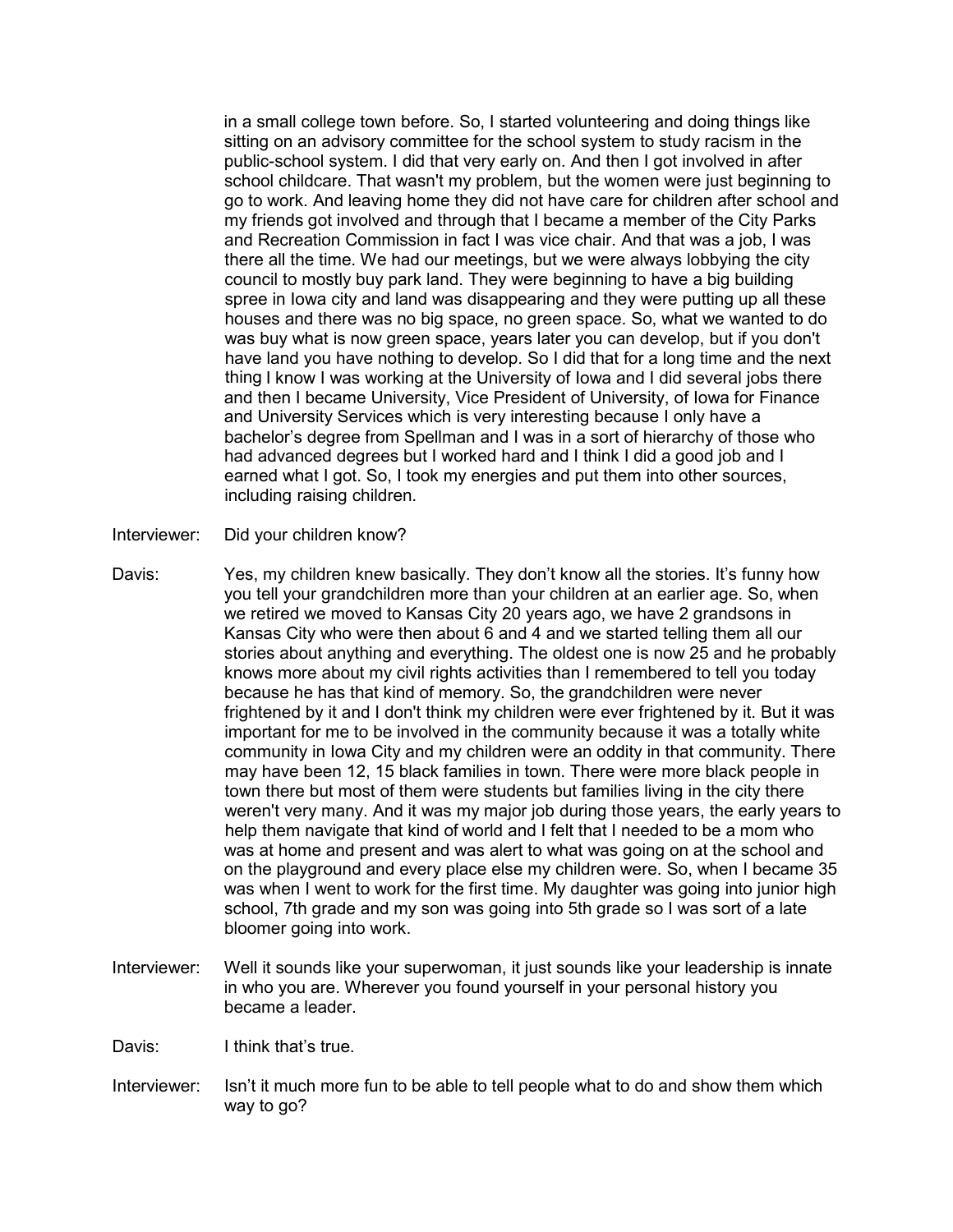- Davis: Showing them which way to go is better than telling them what to do so I try to show it, it is much more fun. The last 2 or 3 years at university I got involved in a Total Quality Management Program and our division which was finance and university services had about 1500 employees in it and we were the structure of the university meaning we were the city. The city runs the school and the city council is sort of the thinkers and whatever. My husband was faculty but that's another matter, but we ran the physical plant, took care of all the personnel matters and paying the bills and all that kind of stuff. So, we decided to go to Total Quality Management and they asked me to lead the program and I knew nothing about that, but I said what else is new I never know. So, let me go, give me some money, let me go around the country and talk to people and figure out what's going on with this and how this operates. So I got to show those last two years and train our department heads and our unit how for them to be good leaders for their people and how to let their people skills rise to the top and not always telling them what to do but to include everyone in the decision making process so I did get to show a lot rather than tell what to do.
- Interviewer: You are an amazing woman, I'm in awe of you and I thank you for taking the time to come and talk with us. Where do you live now?
- Davis: Kansas City, MO. So, we retired, and I had to recreate myself again in Kansas City, so I picked out the organizations I wanted to associate with and started being the community volunteer. And now I'm not doing much of that anymore, I'm tired.
- Interviewer: You should take a break.
- Davis: I decided when I was 70 I was going to take a break, so I have taken a lot of breaks since Turing 70. It's June's time.

Check with Lonnie about some of the dates and stuff because he's the one that kept up really with the timelines and major details. I've moved on.

You may be interested in this. Dr. LaFevers, he was a professor at Spellman not when I was there but after I left. He decided to write a book about the women of Spellman involved in the civil rights movement in the 60's and it's called "Undaunted by the Fight" which are words from the Spellman song. He sent me this and I forgot I had this until the other day. This is a copy, he wrote this book and was gathering information. About this book, I think the Mercer University Press printed it. He found not at the time he was doing this book but later, someone had found this hand-written note by Martin to the young women who had been arrested at Richs with him. Lafia sent me a copy of this and the hand written one, he sent me the transcript of this. It gives the names of the women who were arrested in here. I don't think, I think these names are only female names in here because he wrote this to the girls. I don't know what happened because it stops mid-sentence. So, you might be interested in that. The original was found in Loretta Scott King's papers. So that's kind of a big piece of history. Dr. Lafia never had the original and he would have used it in his book if he would have found it. The other thing is this is the Macon GA when all the press was popping for our pictures when we were getting ready to leave town so that was in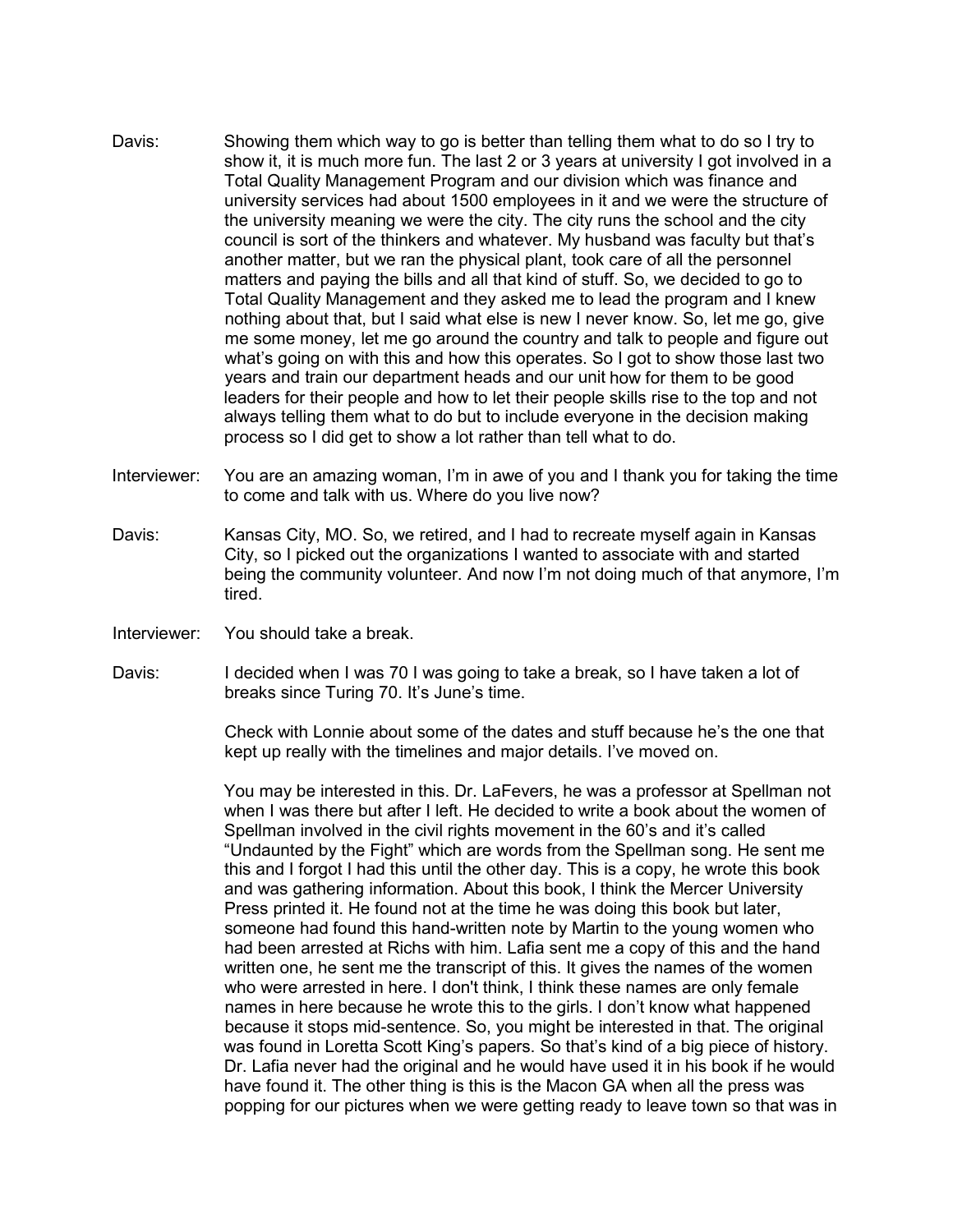Macon. And I kept sort of a diary during the Fulton County jail notes. I know I was there Feb 9, 1961, that's interesting its almost exactly year after we started. Until, I think I wrote every day, the last was Feb 21, 1961. Almost two weeks.

- Interviewer: It's interesting that they called you college seniors so the idea that you were really wanting to build on the ethos of college students doing this.
- Davis: Right, these were not adults. I was 20 at the time, I didn't make 21 until two weeks before I graduated from college, so I was never a real adult when I was doing any of that.

The young man on the right-hand side was the president of the Clark Student Body Ben Brown and the woman Betty Williamson, she's from Atlanta, her father owned a real estate company at the time. Having her presence sort of represented the Atlanta structure in a way her family had given her permission to go and do this with us. A lot of the black community was against us when we started. In fact, the black newspaper was totally against us and we started our own business and shut that newspaper down. And the newspaper that we started the Atlanta Inquirer is still going on. We started that as students. Julian used to write, Carl Holcomb was a professor at Clark and he sort of helped us as a faculty member to do this and the summer after my junior year in college Julian and I would go out at night and troll in town looking for stories for the Atlanta Inquirer. So, the black newspaper was shut down, we didn't shut it down, but we did by taking the money from them basically they could not survive anymore because the black elders in town finally came around to supporting us. They weren't supportive at first, but they finally came around.

- Interviewer: So, you said you thought some of it was economic? Do you think they were afraid?
- Davis: Of course, I think it was all a machine. The black community probably was, I must give them that. I think there was some fear. Of course, there was some fear. There's always some fear when you get police and guns and blacks and whites and blacks trying to take things what they think they have a right to and other people are keeping them from having, of course there was some fear. But they finally came around, came around to our way of thinking. They just didn't want us to rock the boat at first. But people, and I don't know who they were, but people in this town put up their property for us that's how we had bond money for everyone. You must have real property for the bondsman to loan the money or whatever however they do that, but I know that's property behind it and there was a lot of people in this town who put up property. they may have done it anonymously, I don't know but it was always there. We always had money and our money was coming from in town and I was telling you earlier we got money from Sidney Poitier and Harry Belafonte and Shelly Winters would call on Sundays to my office at Spellman and give me an amount of money. They'd say this is Shelly and I said this is Norma June and she would say how much money there were sending you this week. They didn't send it to me, I don't know who they were sending it to, they know who they sent it to. I didn't ask, that was not part of my job description to know that and I am glad I did not know, didn't want to know who was handling the money and who was getting it. I know they were very supportive of everything Martin wanted to do. Morally and financially they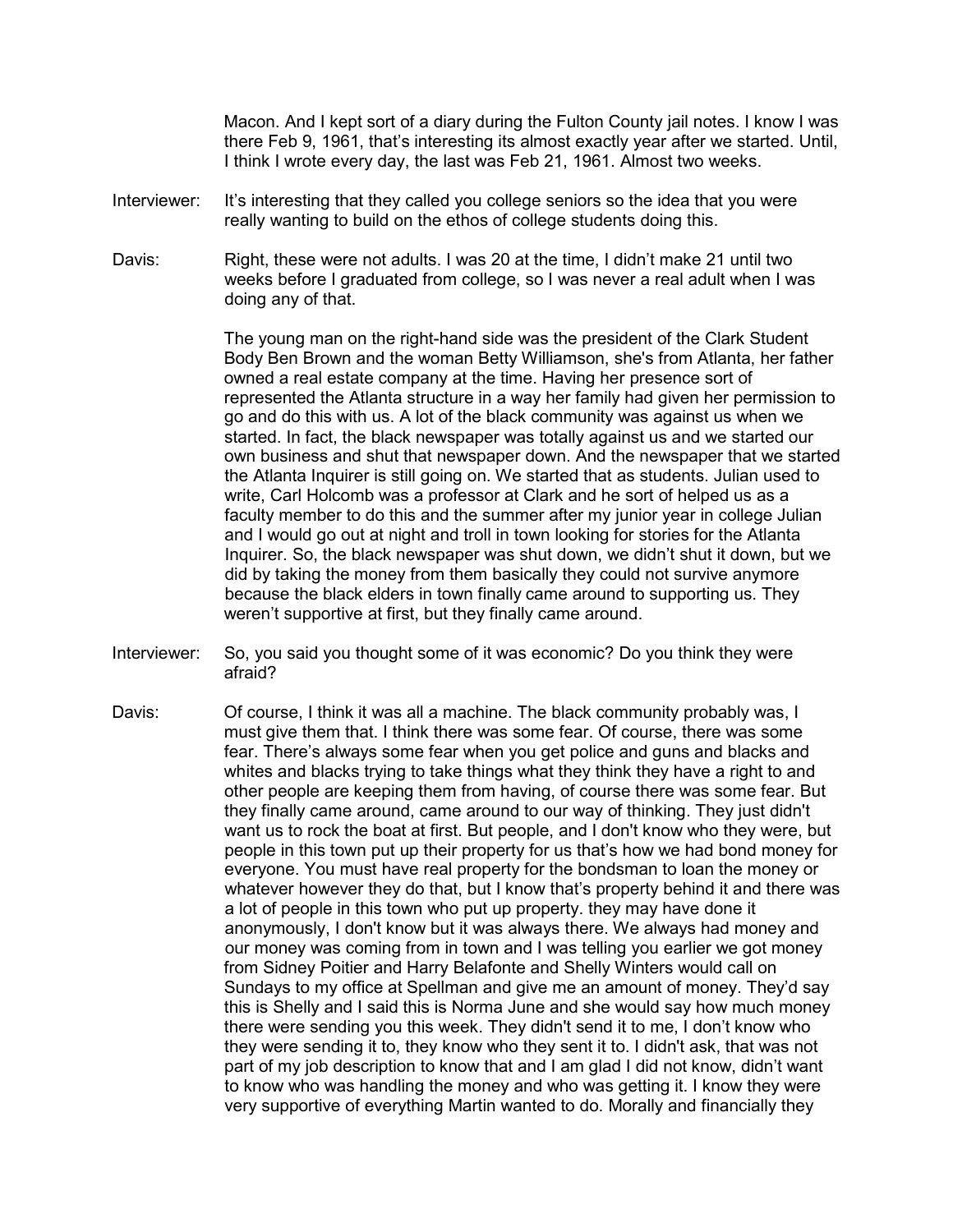were always there backing him and when we started here they backed us with their dollars. They raised money for us in New York and California and everywhere, they raised money for us. They just went around asking people to write checks. And people did so whenever we needed something, you heard Lonnie say it earlier, we always, there was never a day when we thought we couldn't do something we wanted to do because we didn't have money.

The Pascal brothers fed us, the Pascals restaurant that is still here, it used to be closer over to the colleges the HBCU's and when we would meet like we would do for one time maybe a week I ran this picket line downtown Atlanta and celebrities and stuff would come and ask to serve on the picket lines and I went down to see how we were going to run this down here. How was Norma June going to do it, I told you I was always interested in the how's of everything, so I picked the post office and I don't know if it's still there or not but I'm a US citizen and I can use a US post office and it had this big huge terrace outside. The bad thing was that it was up off the ground. Is it still like that? The big post office, whatever it was. But anyway, it sat up, you had to walk up a lot of steps to get to the top of it and there was a huge big plaza around it.

Interviewer: Yes! That's on the GA State building now. It's a Walgreens drugstore now,

Davis: I decided to set up my position there because it was elevated, and I could sort of see around and I thought I had a right to be on the property without anyone kicking me off. So, we did, and we put one of the short radio waves with me and the football players at Morehouse gave me one of those capes they wear when they sit on the benches when it was cold outside cause it was cold. I'd go down there in the morning at 7 o'clock and I'd be there until we got the last person out which was around 6 o'clock. Somebody would come spell me occasionally, so I could go inside and get warm, got to the bathroom but I was there. And everybody who was there, we had at least 6-8 places we were picketing all at once, so I kept records, everyone checked in and everyone checked out with me, so I would know who was there and I would be sure the last person was out before I left downtown. And then we would go to Pascals and meet until probably sometimes maybe midnight, Spellman students had to be on campus at 6 o'clock. Pascals fed us, we would go in there, whoever the leaders were that we were meeting that night, they would let us eat anything off the menu we wanted to eat, steaks, frog legs, whatever you wanted to eat. That was their contribution and they made a big financial contribution because they fed us for a long period of time.

> If everyone had to be on campus at 6 o'clock how did you get on and off, they have a fence around the campus?

Davis: It depended on what time of day I was leaving. I did know the president's schedule for walking his dog. And when he would walk his dog he would come back to campus by a certain time so I would arrange if it was that time of day when I need to leave around 5 or so that I would be going on as he would go in and we would stop and I would say good evening Dr. Man lee and we would pass the time of day, how was your day or however, pat the dogs head, and he'd keep walking in on to campus and I would keep walking off. Never dawned on him that I was not supposed to be walking off that campus. I don't think it dawned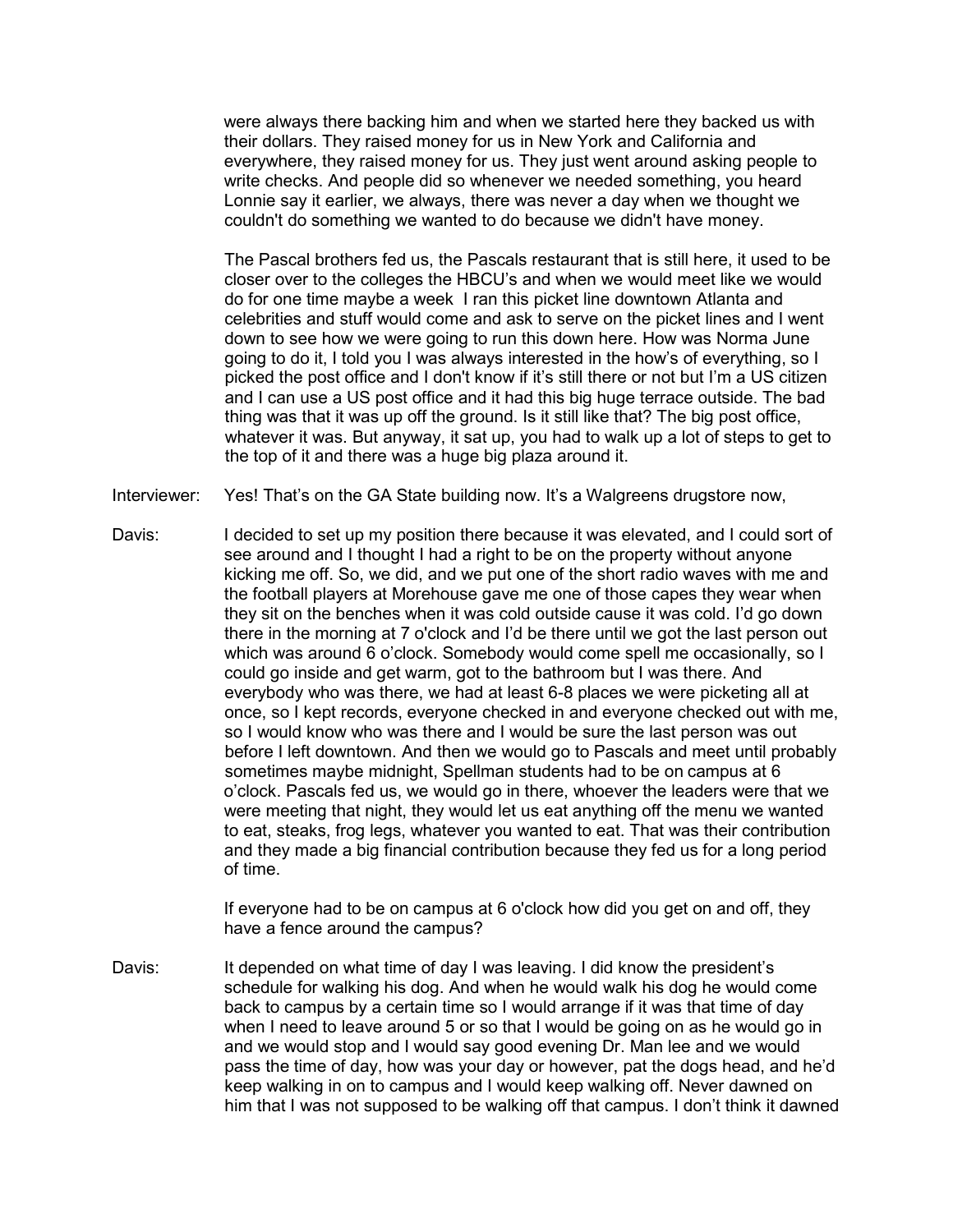on him. But I had a rule and that rule I had was, that there was an 11th commandment and the 11th commandment for me was thou should not get caught. So therefore, you don't tell your right hand what your left hand was doing. So, I never confided in anyone, no one ever knew when I was leaving the campus, when I was coming back, no one knew when to expect me. My friends and classmates became accustomed to that fact. My senior year the dorm mother gave me a key to the building. And she said to me because I was having those midnight meetings and we didn't have cell phones in those days and I had to arrange early in the day to have someone check the phone at a certain time at night at a pay phone in the building and I would call from a pay phone from somewhere and I would say open the door I'll be there at 10:30 or whatever and I had to make sure I was there, someone had to get me there and somebody got out of bed and opened the door. She caught wind of this and so she gave me this key and she said if someone catches you with this key I'm going to say you stole it, fair enough, I said fair enough. Thou should not get caught, I gave her the key at graduation I said thank you very much and gave her key back.

Now we had a guard on campus who patrolled the campus at night. Whether he saw me and ignored it, I don't know. I was the only Spellmanite who was out doing this kind of stuff at these hours, so it was like there was 2 or 3 of us and talking I was always by myself. I don't know if he saw me and decided I was doing the right thing and it was ok somehow, I don't know. He and I never discussed it, I knew him, we would wave and talk but we never talked about it. There was no need to talk about things that were not necessary to be talked about. Because he probably did see me and if I had talked to him about it I probably would have put him in an awkward position of how he was going to handle it the next time he saw me come on campus late at night like that. Because I couldn't let anyone drive me on campus, they had to drive me to the gate and I would have to walk so he had plenty of time, it was a much smaller campus than it was now, he had plenty of time to see me before I got to the building and I never got caught.

- Interviewer: You weren't supposed to.
- Davis: No, and I do believe that things work out the way they are supposed to work out and that was my job to do what I was doing so I did my job then when I got done it was somebody else's turn to do the job.

This is a bad picture, but this is a picture of Clyde McPhatter, he was a famous Do Wop singer, he started during that time and he asked to be on the picket line. So, somebody came and got me and said Norma June Clyde is going to be on the picket line come on the newspaper going to take a picture of this. So, this is Clyde McFadden on the picket line. He was in town appearing at something and wanted to show his support and come and participate.

They were interesting times, they were important times. I think we all felt good that we could make some contributions.

Interviewer: You have such a unique perspective on it. Which I think is going to be an important part of this project, the main audience are students K-12 students and they have no frame of reference for the struggle of civil rights. And I think that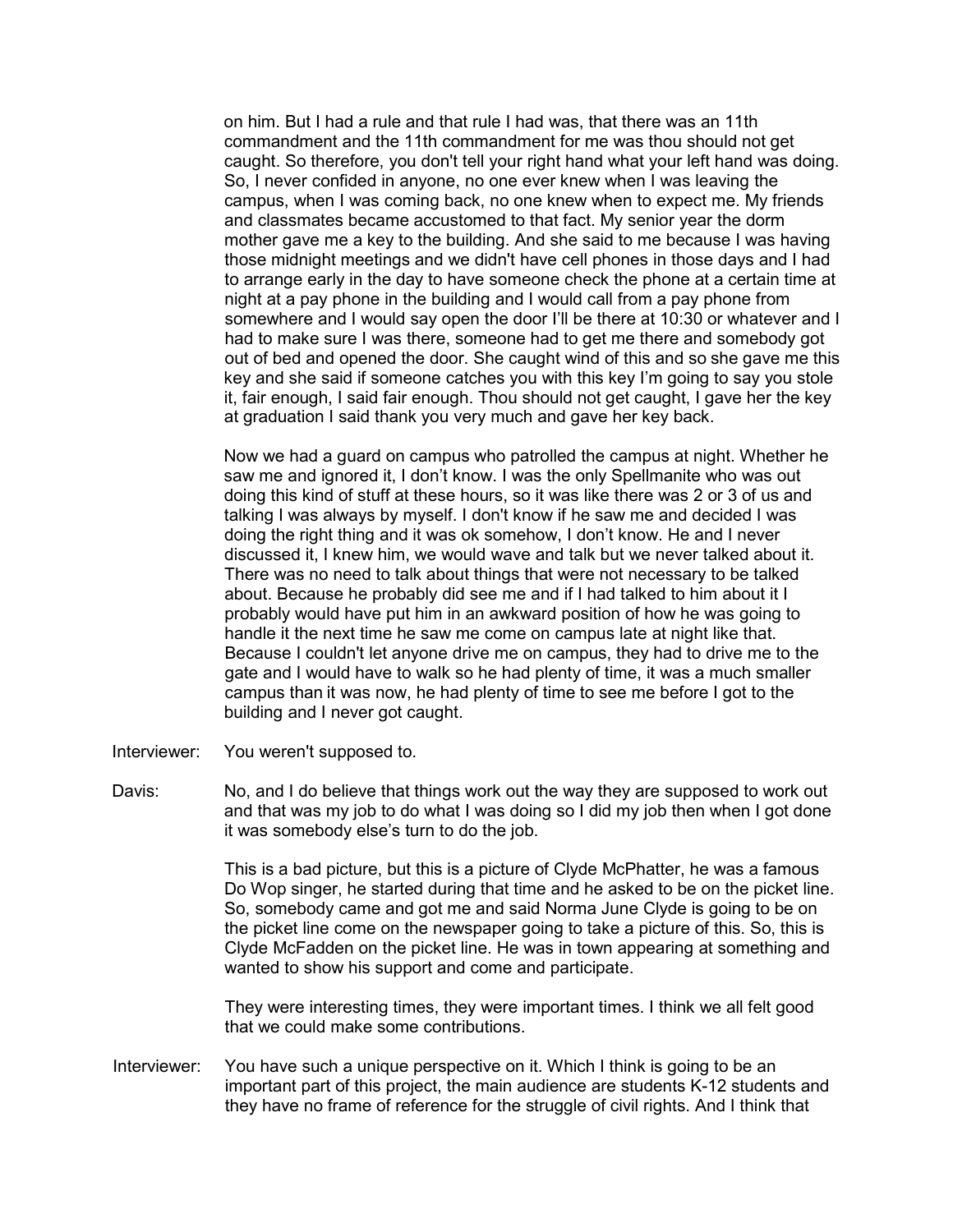you have such a unique perspective because you lived it and it didn't seem at the time that it was some sort of monumental, which for people who didn't live it seems monumental, it seems like the top of the mountain, it seems gigantic.

Davis: It felt like the natural thing to do. Why hadn't we done it before is what I was thinking because something needed to be done. When I was a little girl playing out in my yard, white police would drive out in front and I lived in a suburban kind of neighborhood. There were no sidewalks, septic tanks, I don't think the streets were paved when we moved in, so I was out in the country at that time, that location is not in the country anymore. And they would drive by and make racial epitaphs at me on Saturdays or when I was younger and just home playing and not going to school.

> When the boys dated me they always knew they were going to get pulled over, the cops would pull them over. They were very careful not to drink anything, this happened to my husband and I when I was in Iowa several times.

> It's interesting because I just had my DNA down, I'm 56% European. I was kind of surprised of the percentage there. But I was very surprised because I don't look like anyone in my family, not by color. I was not expecting that. So, I guess I understand why the woman in Macon thought I was not part of the group or why the cop didn't want to arrest me at the time I never thought about that, I thought that when everyone saw me they knew I was black because I knew I was black. No matter what color my skin was they knew I was black. I had blonde hair for years as a child. So that gave me another set of problems to deal with.

- Interviewer: Were you ever able to use passing as an advantage in the civil rights movement?
- Davis: It never crossed my mind to do that. Why would I want to do that, I was who I was, so I never thought about that? I knew other people would do that. So, this is all new information for me like in the last 2 or 3 months.
- Interviewer: What were the other percentages?
- Davis: The rest of the percentage is African. The largest percentage is Irish, then British, and then a couple of Norwegian and believe it or not Afghanistan. One of my DNA's that I had done was National Geographic, so they get very much into the geography. So, I have a little Asian, around Russia, from the Caucasian.
- Interviewer: How far back have you gone to trace your genealogy?
- Davis: I think 7.
- Interviewer: Have you found any of these people who brought this to you?
- Davis: My great grandmother was Irish on my mother's side. She was never married to my great grandpa. No name was passed down, so I don't know who she is, I did not know she was Irish I only knew she was white. But I did not know she was Irish until I got the DNA. He thought she was Italian because she told him that in Philadelphia. No one wanted to be Irish in Philadelphia. So, at one point in the census my grandmother happened to be visiting her father and she said her